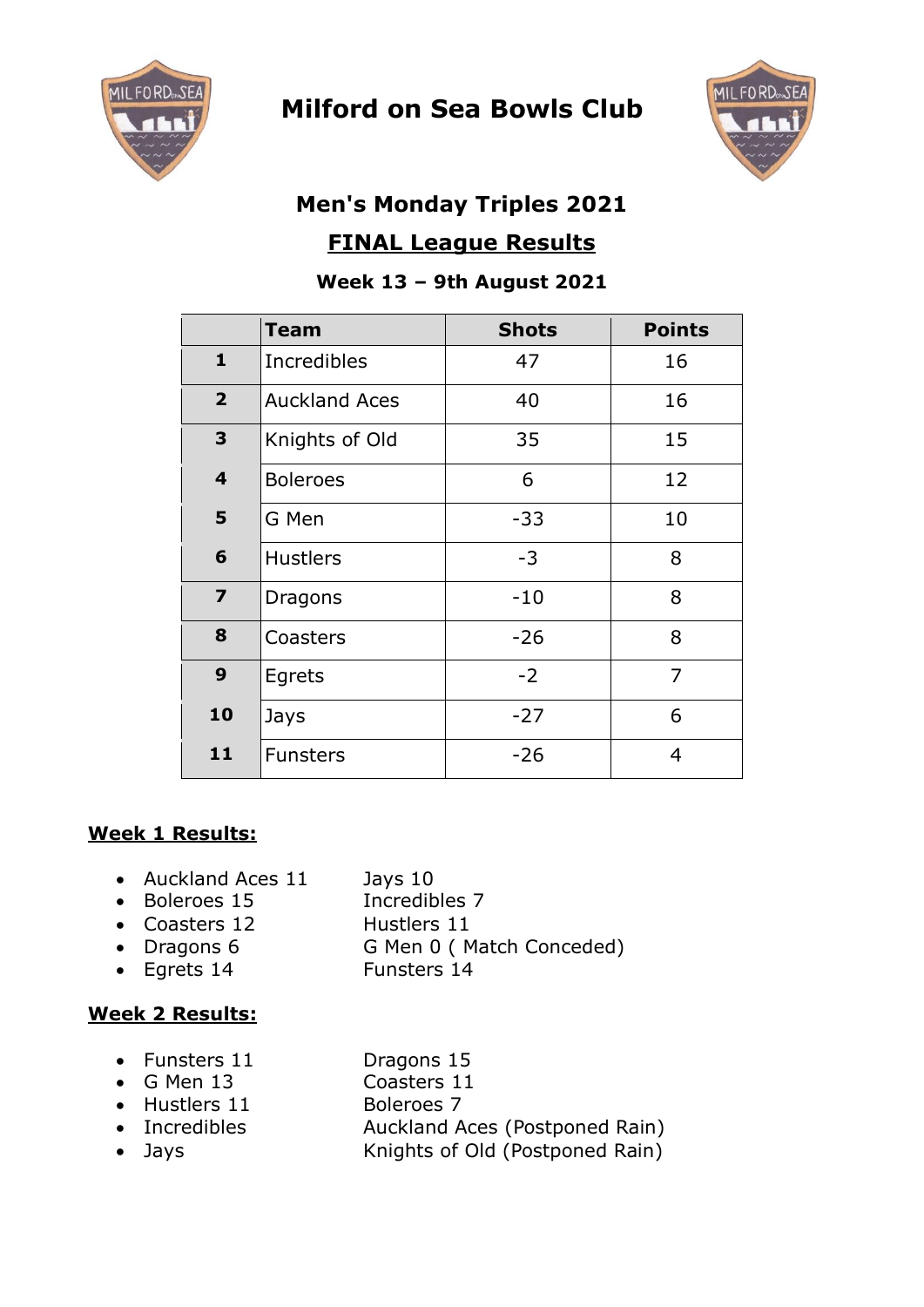#### **Week 3 Results:**

|  | Boleroes 12 |  | Knights of Old 29 |  |  |
|--|-------------|--|-------------------|--|--|
|--|-------------|--|-------------------|--|--|

- Coasters 14 Jays 11
- Dragons 10 Incredibles 24
- Egrets 7 Hustlers 11

#### **Week 4 Results**

| $\bullet$ | G Men 18       | Egrets 17   |
|-----------|----------------|-------------|
|           | Hustlers 23    | Dragons 16  |
|           | Incredibles 17 | Coasters 14 |
|           | Jays 11        | Boleroes 15 |

#### **Week 5 Results**

- Coasters 19 Auckland Aces 19
- Dragons 16 Knights of Old 21
- Egrets 23 Jays 11
- Funsters 13 Incredibles 16

#### **Week 6 No play due to weather**

#### **Week 7 Results**

|  | Dragons 15 | Boleroes 19 |
|--|------------|-------------|
|--|------------|-------------|

- Egrets 10 Auckland Aces 21
- Funsters 12 Knights of Old 21
- G Men 21 Jays 14

## **Week 8 Results**

- Incredibles 28 G Men 7
- Jays 18 Funsters 15
- Knights of Old 18 Egrets 16
- Auckland Aces 11 Dragons 17

#### **Week 9 Results**

- Egrets 22 Coasters 6
- Funsters 12 Boleroes 15
- G Men 16 Auckland Aces 20
- Hustlers 17 Knights of Old 19
- Incredibles 19 Jays 16

#### **Week 10 Results**

- Jays 13 Hustlers 10
- Knights of Old 20 G Men 16
- Auckland Aces 12 Funsters 12
- Boleroes 19 Egrets 12
- Coasters 10 Dragons 18